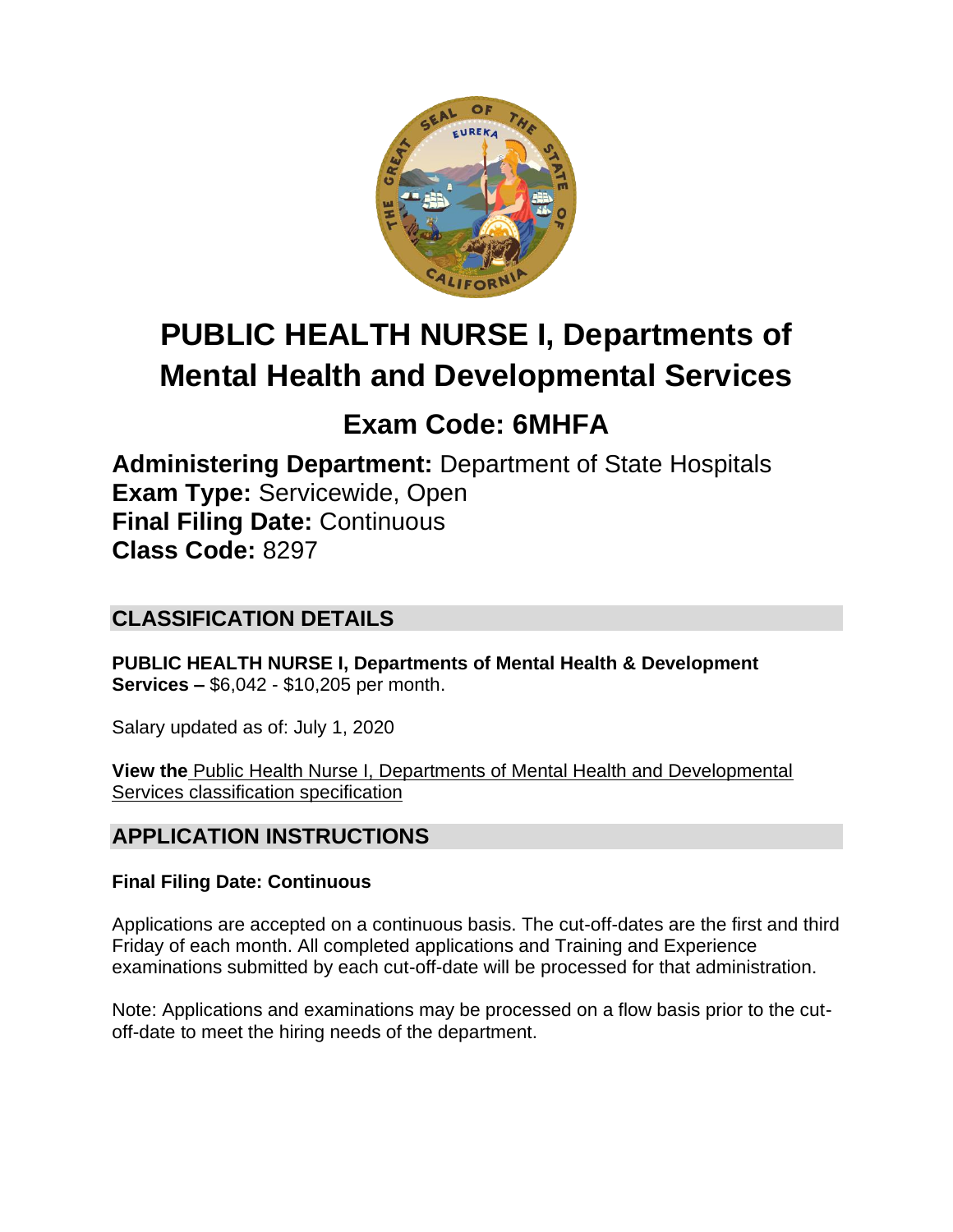Dates printed on envelopes by mobile barcodes or equivalent mobile print technology are not acceptable proof of the date the application and any other required documents or materials were filed.

#### **Who Should Apply**:

Applicants who meet the Minimum Qualifications as stated on this bulletin may apply for and take this examination. Once you have taken this examination, you may not retake it for **twelve (12)** months.

Unless otherwise stated on this bulletin, you must meet the Minimum Qualifications by the Final Filing Date or cut-off-date stated above.

#### **How to Apply**:

Applicants are required to submit an [Examination Application \(STD 678\),](https://jobs.ca.gov/pdf/std678.pdf) found at [www.calcareers.ca.gov,](http://www.calcareers.ca.gov/) either by mail, in person, or via email to the address listed below.

Once your application has been submitted, you must complete the **Training and Experience (T&E)** following the instructions below under, **Taking the Examination.**

Examination Services staff will screen each application. Applicants meeting the minimum qualifications will be admitted into the examination. **Applicants must submit the STD. 678 as well as the T&E. Failure to do so will result in a delay in the examination process.**

**The preferred method to apply is by emailing your STD 678 to:**

[PHN1Exams@dsh.ca.gov](mailto:PHN1Exams@dsh.ca.gov)

#### **Electronic signatures are acceptable.**

You may apply by mail or in person to: Department of State Hospitals – Sacramento Attn: Selection Services Unit, MS-14 1215 O Street Sacramento, CA 95814

Indicate the Classification on your Examination Application (STD 678).

In person hours: Monday through Friday, 8am to 5pm (excluding State holidays)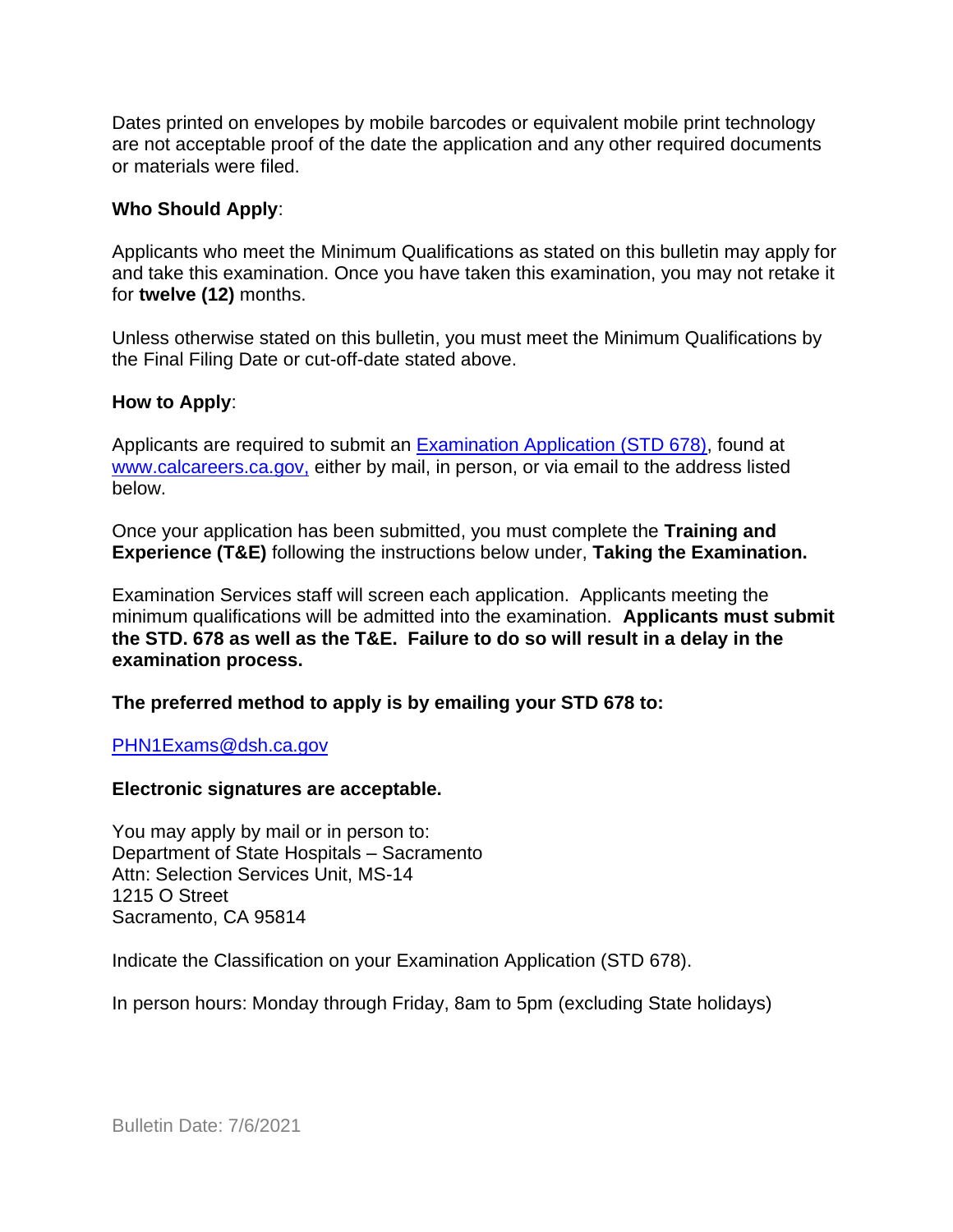#### **Special Testing Arrangements:**

If you require assistance or alternative testing arrangements due to a disability, please contact the testing department listed in the Contact Information section of this bulletin.

#### **MINIMUM QUALIFICATIONS**

All applicants must meet the education and/or experience requirements as stated on this exam bulletin to be accepted into the examination. Part-time or full-time jobs, regardless of whether paid or volunteer positions, and inside or outside California state service will count toward experience.

Possession of a valid license as a registered nurse and a certificate as a public health nurse in the State of California. (Applicants who do not meet these requirements will be admitted to the examination, but they must secure the required license and certificate before they will be considered eligible for appointment.) and

Education: Completion of a university or collegiate program of study approved for public health nursing. (Applicants who have not completed the required program of study will be admitted to the examination, but they must have completed this requirement before they will be considered eligible for appointment.)

## **SPECIAL PERSONAL CHARACTERISTICS**

Tact, pleasing personality and appearance, discretion, willingness to live and work in a rural area or in an institutional setting, willingness to travel.

#### **DRUG TESTING REQUIREMENT**

Applicants for positions in this class are required to pass a drug screening test. Testing of current employees who are applicants in an examination or who are transferring is permitted only if the person does not have a current appointment to a class for which drug testing is a requirement.

#### **POSITION DESCRIPTION**

Under supervision, as an entry-level professional worker, to perform public health nursing services in clinics, conferences, schools and homes, and in the community, or to perform equivalent work in State developmental centers and hospitals; and to do other related work.

#### **EXAMINATION SCOPE**

This examination consists of the following components: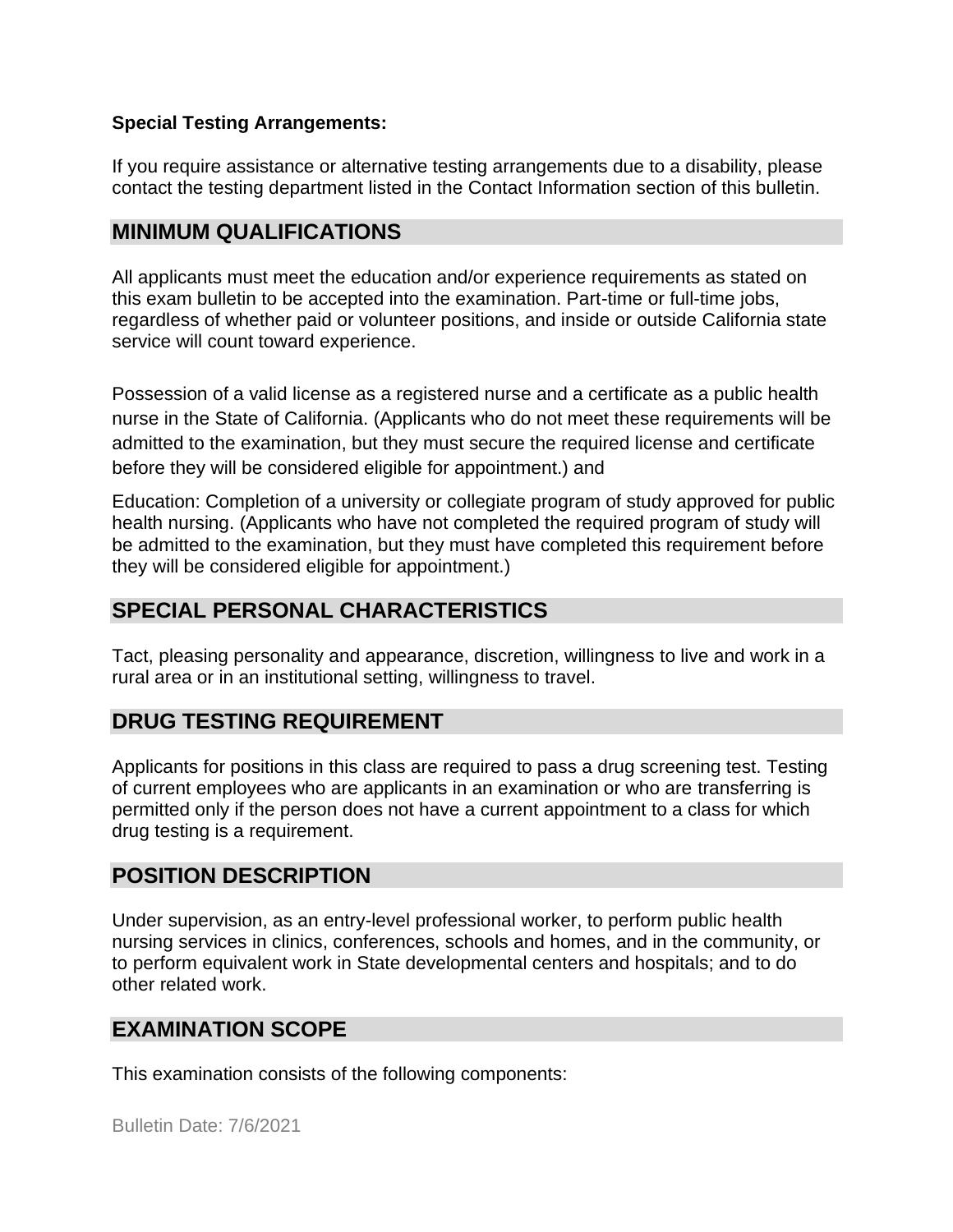**Training and Experience Evaluation –** Weighted 100% of the final score. The examination will consists solely of a **Training and Experience Evaluation.** To obtain a position on the eligible list, a minimum score of 70% must be received.

In addition to evaluating applicants' relative knowledge, skills, and ability, as demonstrated by quality and breadth of education and/or experience, emphasis in each exam component will be measuring competitively, relative job demands, each applicant's:

#### **Knowledge of:**

- 1. Knowledge of principles, methods, and procedures of nursing as applied in public health practice, and of preventive medicine.
- 2. Knowledge of causes and means of transmission and the methods of control of communicable diseases, including tuberculosis and venereal disease.
- 3. Knowledge of procedures involved in promoting maternal and child health and in decreasing infant, child, and maternal mortality.
- 4. Knowledge of essential diagnostic and therapeutic problems involved in the control of communicable diseases, including tuberculosis and venereal disease.
- 5. Knowledge of principles and purposes of public health programs, sociological problems of disabled and crippled children and other afflicted persons and of those accompanying the occurrence of tuberculosis, venereal disease, and chronic diseases.
- 6. Knowledge of principles of mental health.

#### **Ability to:**

- 1. Ability to work effectively with individuals and families and assist them in satisfactory solution of health problems.
- 2. Ability to establish and maintain cooperative relations with public and private social and health agencies.
- 3. Ability to analyze situations accurately and take effective action.
- 4. Ability to speak and write effectively.

#### **ELIGIBLE LIST INFORMATION**

A Servicewide, Open eligible list for the **PUBLIC HEALTH NURSE I, Departments of Mental Health & Development Services** classification will be established for use by all state agencies.

The names of **successful** competitors will be merged onto the eligible list in order of final score regardless of exam date. Eligibility expires **12 months** after it is established. Applicants must then retake the examination to reestablish eligibility.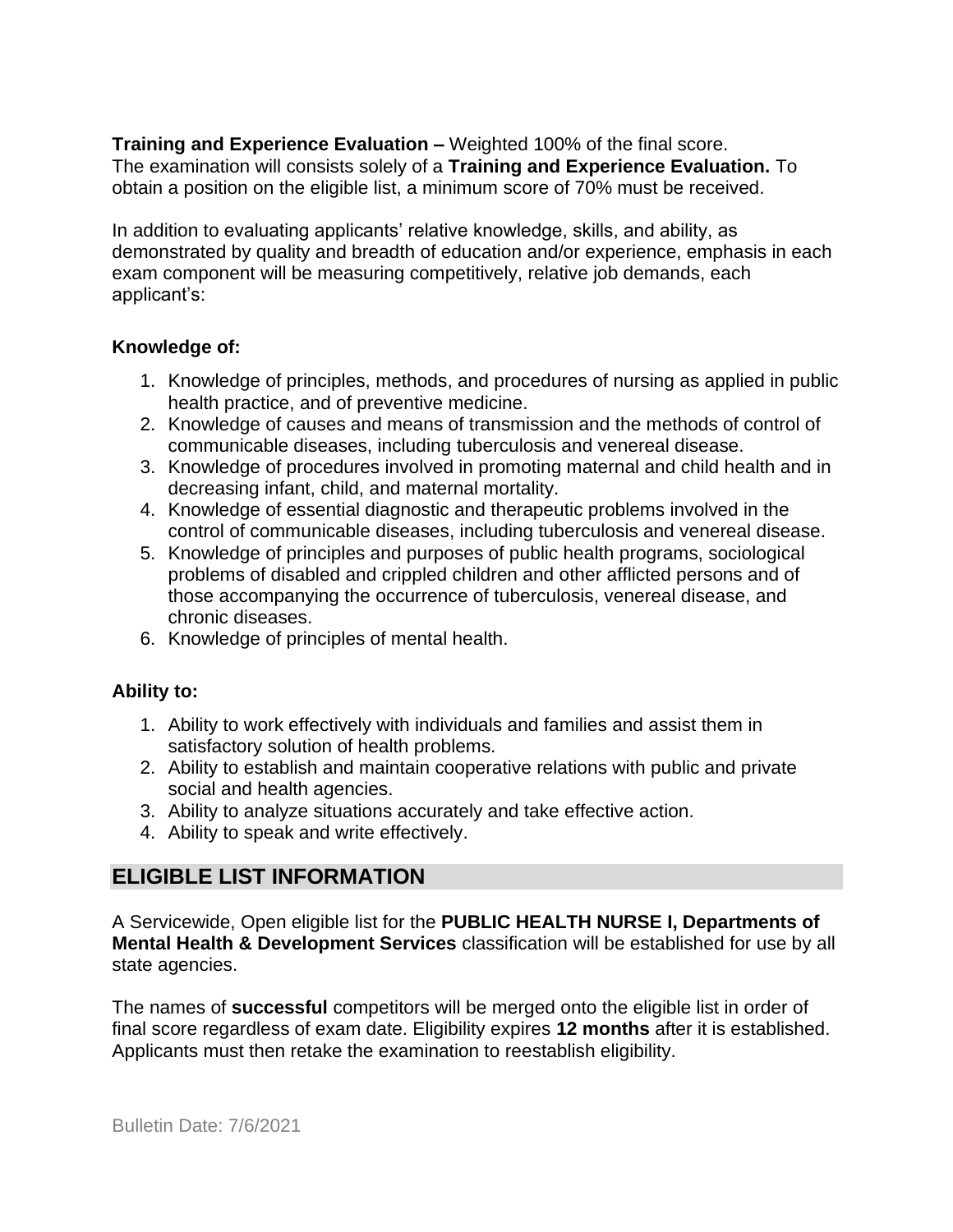Veterans' Preference will be granted for this examination. In accordance with Government Codes 18973.1 and 18973.5, whenever any veteran, or widow or widower of a veteran achieves a passing score on an open examination, he or she shall be ranked in the top rank of the resulting eligible list.

Veterans status is verified by the California Department of Human Resources (CalHR). Information on this program and the Veterans' Preference Application (Std. form 1093) is available online at the following website:

#### <https://www.jobs.ca.gov/CalHRPublic/Landing/Jobs/VeteransInformation.aspx>

Additional information on veteran benefits is available at the Department of Veterans Affairs.

Career credits are not granted for examinations administered on an Open or Promotional basis.

## **PREPARING FOR THE EXAMINATION**

Here is a list of suggested resources to have available prior to taking the exam.

- 1. **Employment History:** Employment dates, job titles, organization names and addresses, names of supervisors or persons who can verify your job responsibilities, and phone numbers of persons listed above.
- 2. **Education:** School names and addresses, degrees earned, dates attended, courses taken (verifiable on a transcript), persons or office who can verify education, and phone numbers of persons or offices listed above.
- 3. **Training:** Class titles, certifications received, names of persons who can verify your training, and phone numbers of persons listed above.

#### **TAKING THE EXAMINATION**

**Step 1. Submit your application following the instructions above.**

**Step 2. [Click on this link to take the Public Health Nurse I, Departments of Mental](https://www.surveymonkey.com/r/LBN9NRP)  [Health and Developmental Services](https://www.surveymonkey.com/r/LBN9NRP) examination.**

**Once your application has been received and it has been determined that you meet the Minimum Qualifications for entrance into the examination, your examination will be processed, and you will receive your exam results by mail within 4 – 6 weeks of the cut-off-date stated above.**

#### **TESTING DEPARTMENTS**

Department of State Hospitals

Bulletin Date: 7/6/2021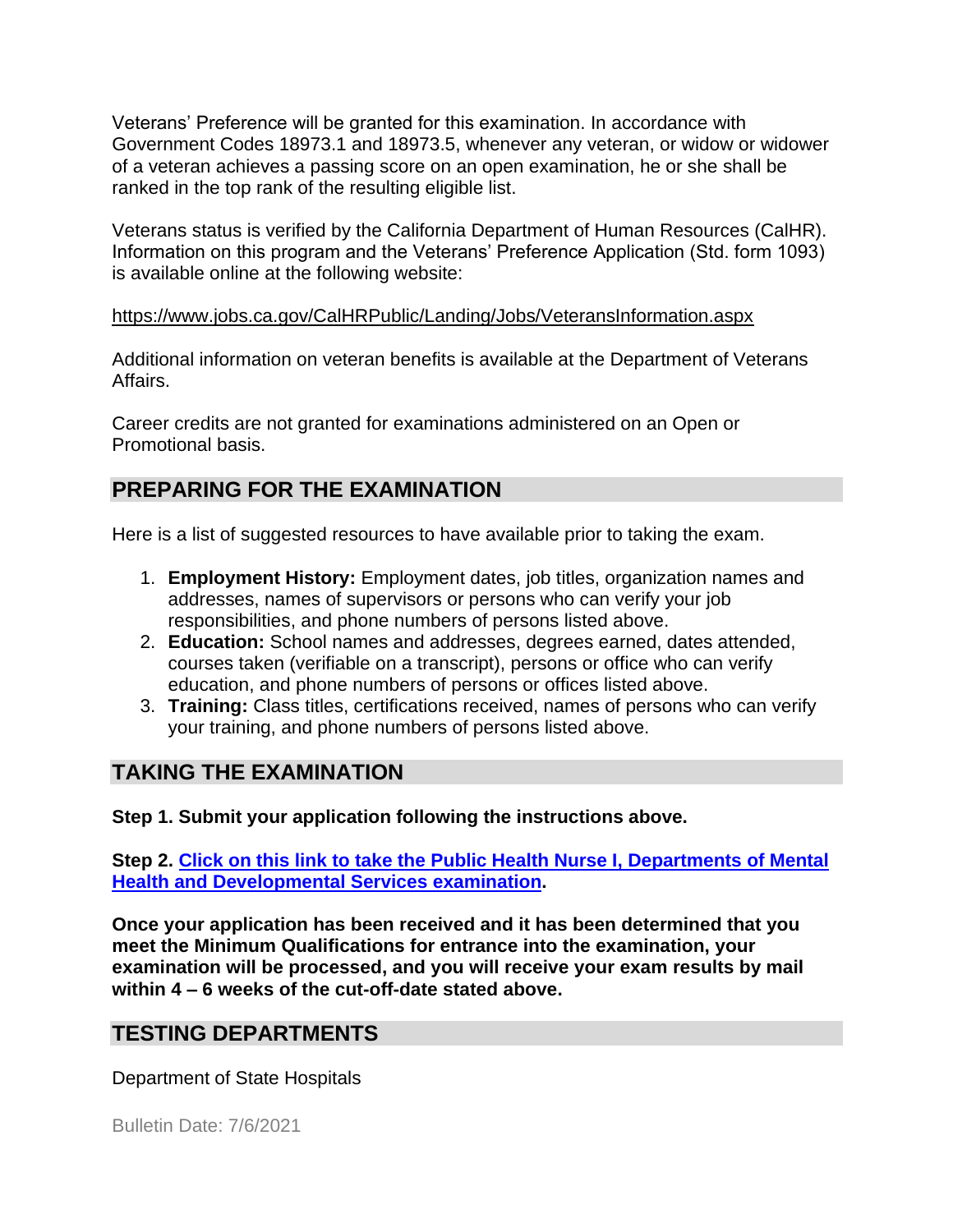## **CONTACT INFORMATION**

Questions relating to this exam should be directed to:

Department of State Hospitals Selection Services Unit Monday through Friday, 8am to 5pm (excluding State Holidays) Phone: 916-651-8832 Email: [PHN1Exams@dsh.ca.gov](mailto:PHN1Exams@dsh.ca.gov)

California Relay Service: 1-800-735-2929 (TTY), 1-800-735-2922 (Voice). TTY is a Telecommunications Device for the Deaf, and is reachable only from phones equipped with a TTY Device.

#### **EQUAL OPPORTUNITY EMPLOYER**

The State of California is an equal opportunity employer to all, regardless of age, ancestry, color, disability (mental and physical), exercising the right of family care and medical leave, gender, gender expression, gender identity, genetic information, marital status, medical condition, military or veteran status, national origin, political affiliation, race, religious creed, sex (includes pregnancy, childbirth, breastfeeding, and related medical conditions), and sexual orientation.

#### **DRUG-FREE STATEMENT**

It is an objective of the State of California to achieve a drug-free State work place. Any applicant for State employment will be expected to behave in accordance with this objective, because the use of illegal drugs is inconsistent with the law of the State, the rules governing civil service, and the special trust placed in public servants.

#### **GENERAL INFORMATION**

Examination and/or Employment Application (STD 678) forms are available at the California Department of Human Resources, local offices of the Employment Development Department, and through your CalCareer Account at the following website:

#### **[http://www.CalCareers.ca.gov/](http://www.calcareers.ca.gov/)**

If you meet the requirements stated on this examination bulletin, you may take this examination, which is competitive. Possession of the entrance requirements does not assure a place on the eligible list. Your performance in the examination described in this bulletin will be rated against a predetermined job-related rating, and all applicants who pass will be ranked according to their score.